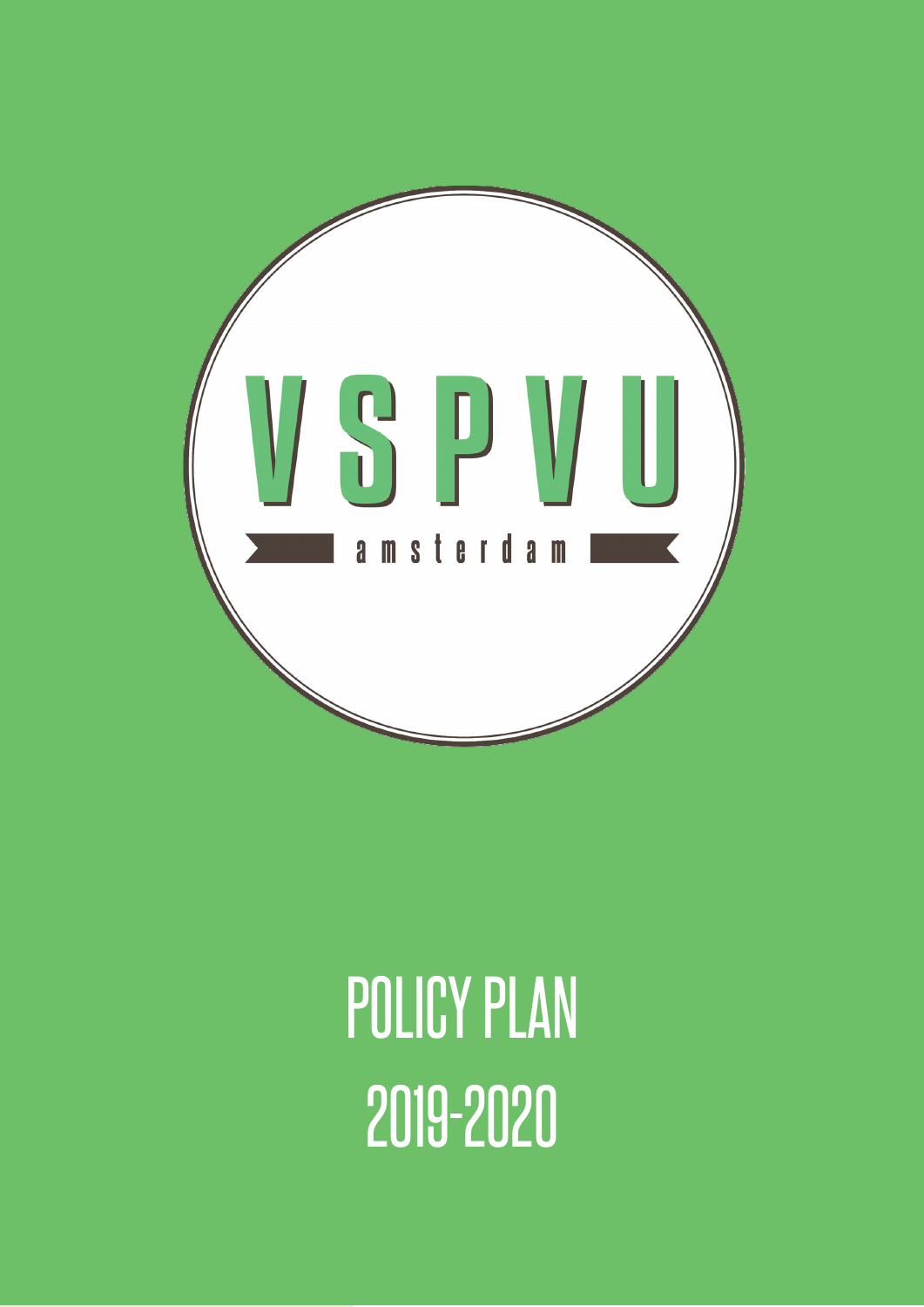# CONTENTS:

| PREFACE                         | 3  |
|---------------------------------|----|
| INTRODUCTION                    | 4  |
| <b>CURRENT STATE OF AFFAIRS</b> | 5  |
| <b>POLICY PLAN</b>              | 6  |
| COMMITMENT                      | 6  |
| <b>MEMBERS</b>                  | 7  |
| COMMITTEES                      | 7  |
| <b>BRAND RECOGNITION</b>        | 8  |
| AWARENESS                       | 8  |
| POLICY CONTINUATION             | 9  |
| <b>EPILOGUE</b>                 | 11 |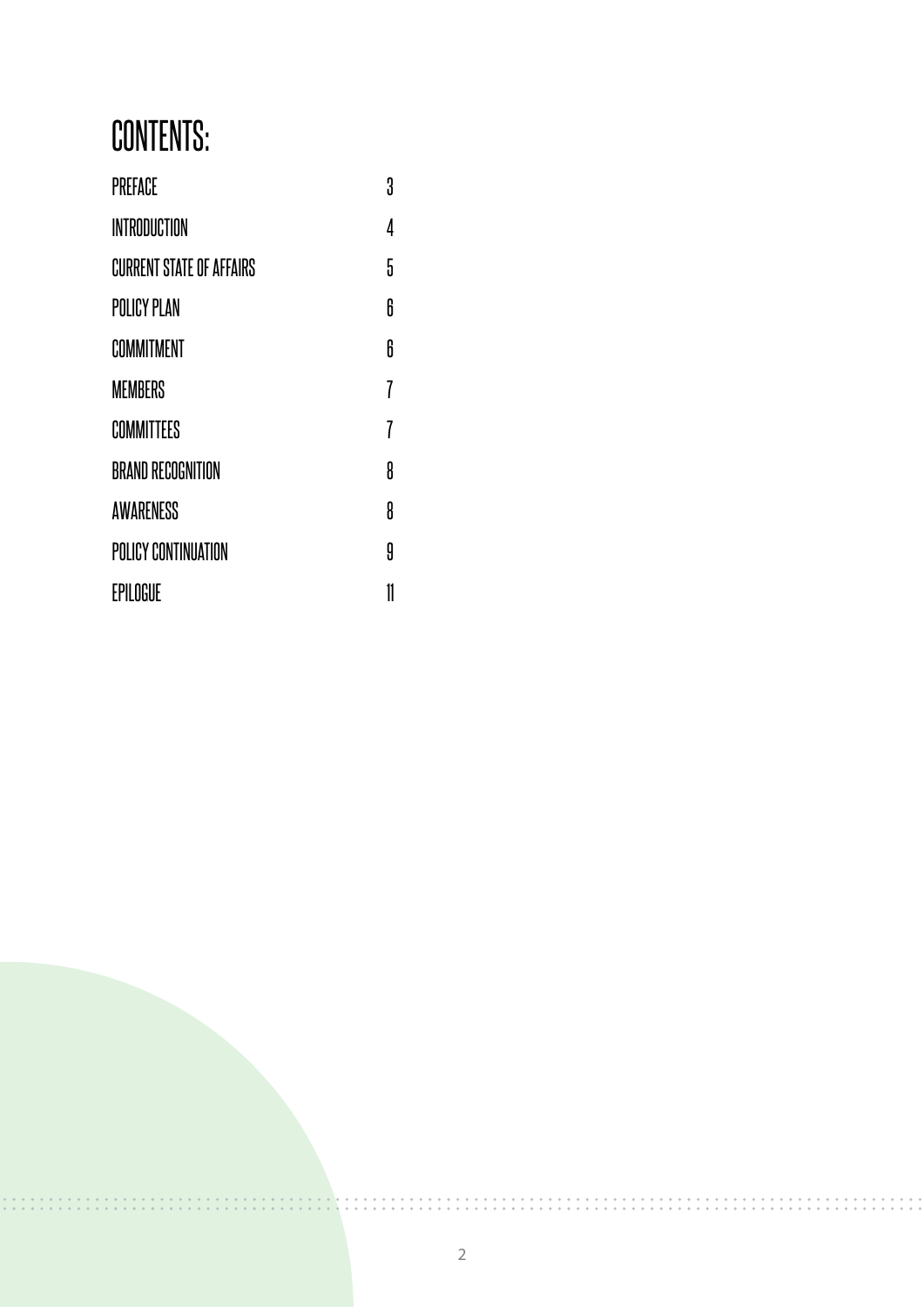

Dear reader,

The 73<sup>rd</sup> Board of the Vereniging Studenten Psychologie en Pedagogiek aan de Vrije Universiteit te Amsterdam (hereinafter referred to as VSPVU) presents the policy plan for the academic year 2019- 2020. We want to thank you for the time you take to read our policy plan. This policy plan is based on the vision of the 72<sup>nd</sup> Board, previous policy plans and the Long-Term Plan 2017-2020. We hope to contribute to the development and growth of the association with this policy plan.

We proudly present ourselves:

### THE 73RD BOARD OF THE VSPVU

| Chairwoman                                  | Kirsten Koolhof       |
|---------------------------------------------|-----------------------|
| Secretary                                   | Andrew de Ruiter      |
| Treasurer                                   | Alessia van Overbeeke |
| <b>Commissioner Communication and Media</b> | Kerem Özel            |
| <b>Commissioner External Relations</b>      | Karlo Welch           |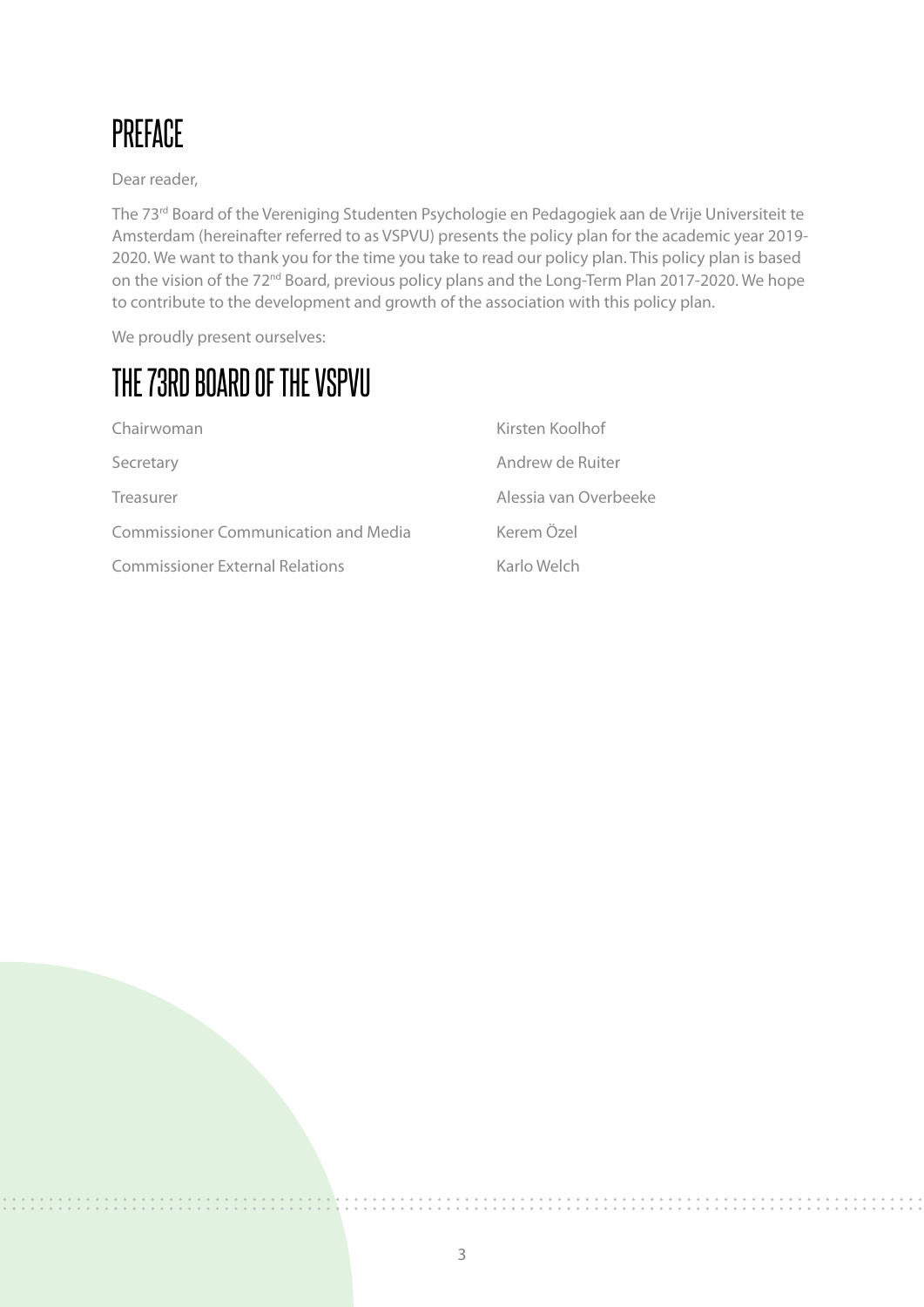### **INTRODUCTION**

The VSPVU has its roots going back to 1947. During this year, the 'Vereniging Studenten Psychologie aan de Vrije Universiteit te Amsterdam'was founded by Mr. Sanders for psychology students. Child Studies at the time had their own separate association'Hilaritas'. In 1961, the two associations were merged under the name 'Vereniging Studenten Psychologie en Pedagogiek aan de Vrije Universiteit te Amsterdam', better known as the VSPVU. When the two studies; Psychology and Child Studies were merged under one Faculty, the VSPVU functioned as a Faculty association of the Faculty of Psychology and Pedagogy (FPP). On the 1<sup>st</sup> of June 2015, the Faculty of Human Movement Sciences and the Faculty of Psychology and Pedagogy were merged into the Faculty of Behavioral and Movement Sciences (FGB). However, this did not result in a merge of the associations of both faculties. Due to the fact that both the VSPVU and Vereniging In Beweging (V.I.B.) remained separate, the VSPVU became a study association and not a Faculty association.

The purpose of the VSPVU was primarily focused on study-related events for Psychology and Child Study students. Over time, the VSPVU has developed into a study association with a wider range of activities, such as parties, travel, sports and cultural activities, while maintaining the focus on education.

The 73rd Board came up with their own Policy Plan after taking the previous policy plans in consideration made by former Boards.

The Policy Plan of the 73<sup>rd</sup> Board is to be presented to the members of the association during the first General Meeting (GM) of the academic year 2019-2020. The Budget will also be presented during the first GM of the academic year 2019-2020. If voted in, the 73<sup>rd</sup> Board will evaluate the policy plan and financial statement in the upcoming three GM's.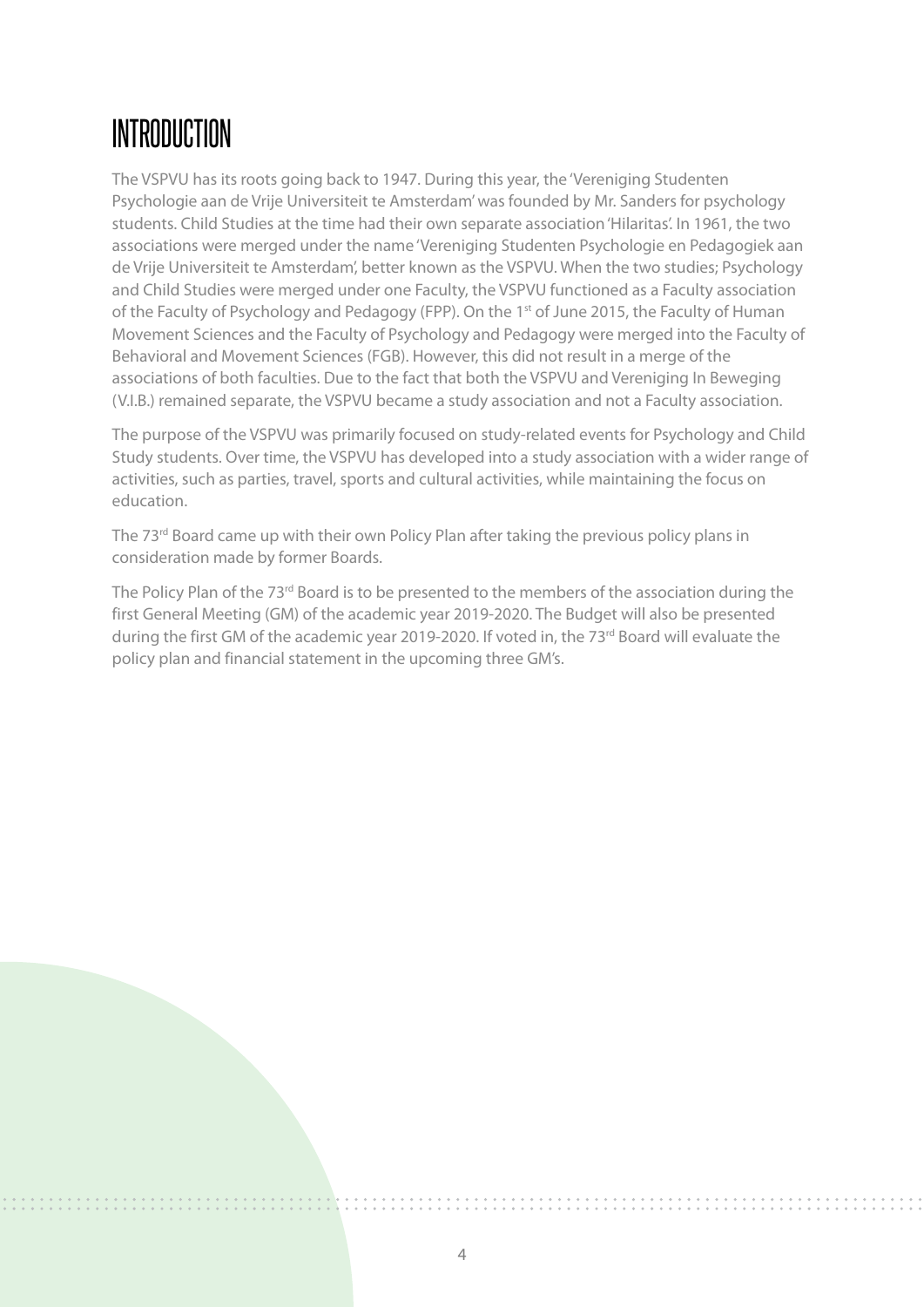# CURRENT STATE OF AFFAIRS

The active members are the committee members who organize events. In the academic year 2019- 2020 there will be sixteen different committees. Dit zijn de Activity Committee, Bar Committee, Bookselling Committee, Career Committee, Convention Committee, Hitchhike Committee, Introduction Committee, LEX, Magazine Committee, Parent's Day Committee, Party Committee, Pedagogiek Commissie, Ski Trip Committee, Sports Committee, Study Trip Committee en Yearbook Committee. The Lustrumcie will not be an active committee this academic year. The Sports Committee, Hitchhike Committee, Parent's Day Committee, Career Committee and Magazine Committee are pilot committees. An attempt has been made to find a balance between educational and recreational events by former Boards. Also a new committee was created to represent Child Studies and University PABO students within the association, called the Pedcie.

In the academic year 2016-2017 a new website was created. On this new website, members can sign up and committees could offer online ticket sales for events. Members are also able to pay using the iZettle and this a portable payment machine which the association could use on events.

The association participates in the Stichting Studieverenigingen Psychologie Nederland (SSPN) and Landelijk Overleg Onderwijskunde en Pedagogiek (LOOP) for a few years.

In the summer of 2016, the room of the association moved from the Transitorium to the Medical Faculty. The room is located in the same hall as the rooms of V.I.B. and the MFVU. A bar has been placed in the new room and the Bar Committee has been set up to make use of the extra possibilities offered by the new bar.

To emphasize safety in the association, a First Aid Course was offered to their members in the academic year 2015-2016.

The Statutes will, according to Dutch law, be altered again in the academic year 2026-2027 and if necessary, altered earlier.

From the academic year 2017-2018 onwards, students have the opportunity to follow both the English Psychology track and the Dutch Psychology track. The association has therefore become bilingual and is increasingly developing as an association for both Dutch and International students.

In the academic year 2018-2019 they spend much time to develop further internationalization of the Association by translating important documents and all transcripts into English except the Pedcie-documents. The committee names were also translated to English and voted in as pilot. In addition, changes have been made to the Internal Regulations that affect voting on the Candidacy Board and a mourning protocol has been added. A new pub for the Board borrels has been found.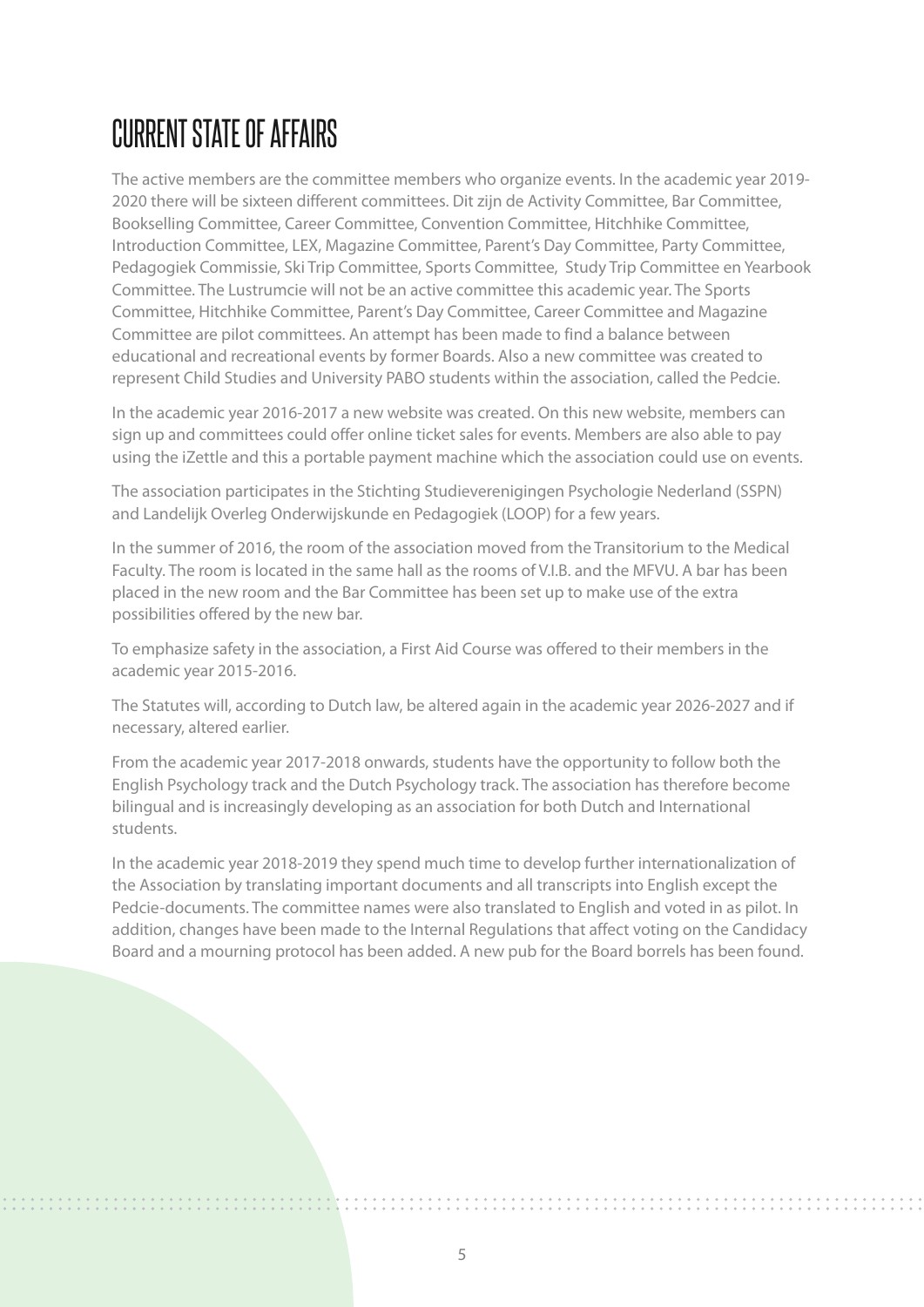# POLICY PLAN

The policy plan, as drawn up by the 73<sup>rd</sup> Board, will be implemented in the academic year 2019-2020. The main points are Commitment, Members, Committees, Brand Recognition, Awareness and Policy Continuation. These will be explained below. By means of this policy plan, the Board expects, together with its members, to further develop the association and to promote accessibility.

The 73<sup>rd</sup> Board will also evaluate and rewrite the long term plan of the VSPVU.

### COMMITMENT

### MINI-EVENTS

The goal is to encourage members to meet on a low level by having at least five mini-events. This be for example a New Years Dinner and Pub Crawl.

#### TRANSPARENCY

It was found that members don't always understand the work a Board does. To make sure members understand what the Board does, there will be put more effort into making her activities as transparent as possible in the academic year 2019-2020. This will be done by a text of the Board in the context of a small blog.

### EXTERNAL RELATIONS

Retaining good contact with the external relations of the association is important. In order to achieve this goal, the aim is to get better contact with the coordinators of Psychology and Child Studies courses. We would like to do this by for example sending an introductory e-mail to certain coordinators about the association and her events in the first semester. The contact with the coordinators will be achieved in consultation with the faculty.

#### **MERCHANDISE**

The 73rd Board aims to make merchandise for the association. This will be beneficial for the promotion of the association and it will be a nice memory for members. The aim is to sell all our merchandise through the website, authorization forms and in the room.

#### VSPVII-ROOM

In order to improve the accessibility of the room, the aim is to make the room a more inviting place for members and external contacts which also improves the professionalization of the association. This will be done by adding new furniture. A clean association room is also important when having members and/or external contacts over. Therefore, the aim is to clean the room two times per week excluding the Christmas and Summer Break.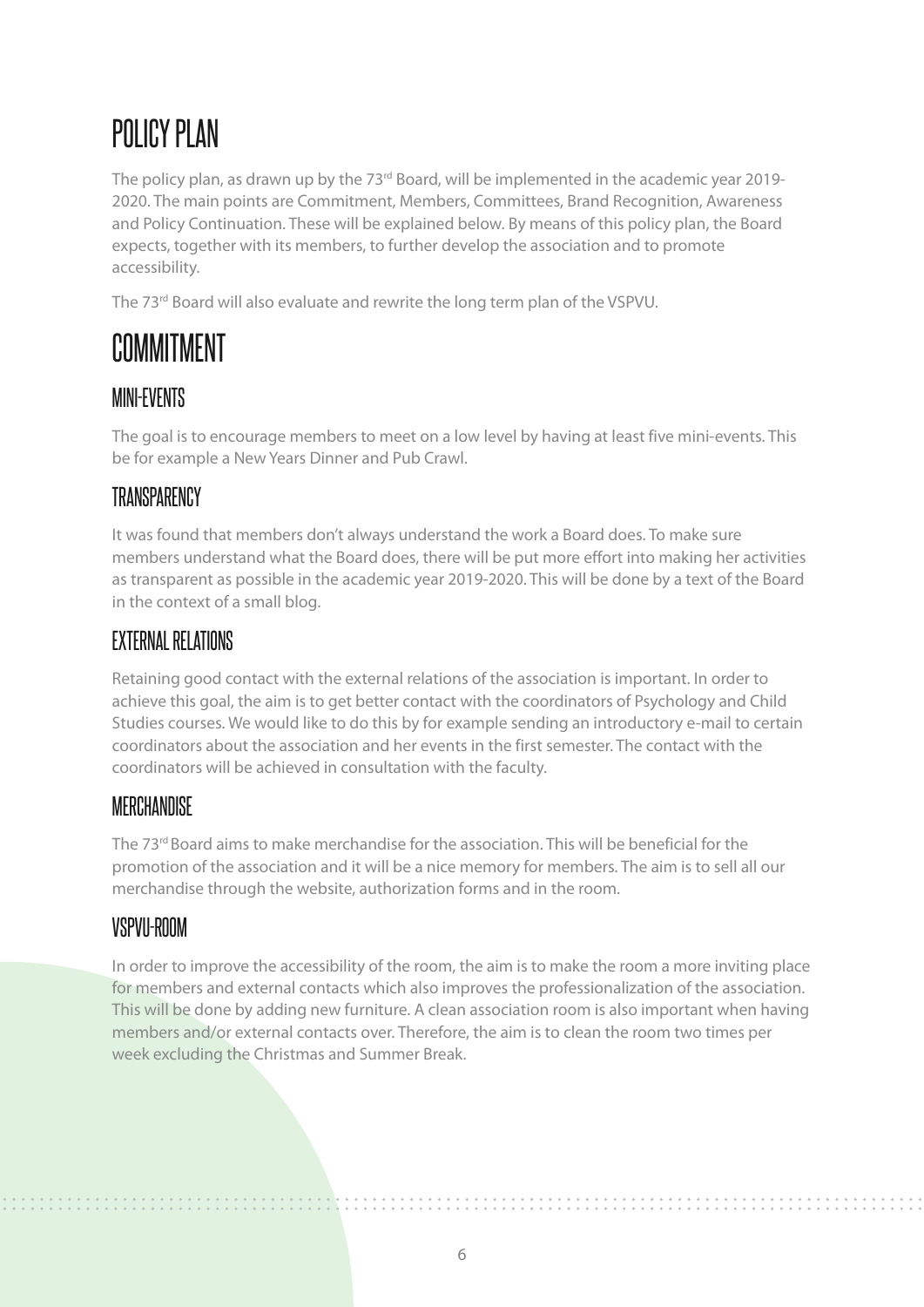### **MFMBFRS**

### NEW MEMBERS

During the academic year 2019-2020, we will aim for 499 new members of which 484 bachelor students and 15 new master students. The aim of this high amount bachelor students is because the VU is growing and there will be more Psychology students this academic year compared to last year. 484 students is 55% of all the new Psychology and Child Studies students which the VU will welcome.

### MEMBER INITIATIVE

The aim is to allow members to request the Member Initiative budget up until a fixed date to promote the Member Initiative better. The date will be set at the 31st of March 2020. The remaining money after the 31<sup>st</sup> of March 2020 will be spend on a Board event for all members. motivation and details

### **WORKSHOPS**

The 73<sup>rd</sup> Board finds it important to help the students in their academic development. There will be looked into options for organizing workshops such as 'Presentation skills' and 'Leadership'. In this way there will be a low-key event which members can attend to develop their skills. We will hold a poll or survey to measure the interest in the workshops.

### ACTIVE MEMBER APPLICATION

Members who signed in for an application for a committee will receive an e-mail. An information email will be sent in the fourth week of September to prevent a long waiting time for students who signed up. Within another two weeks of the email they will get an invite for an application. If the committee already has a Chairman, the email will be sent by him or her. Otherwise the Board will send out the email.

### COMMITTEES

In the academic year 2018-2019, the 72<sup>nd</sup> Board changed the committee names from Dutch abbreviations to full English names. In line with the internationalization, it is good to keep these names as a pilot for another year to stay consistent. Therefore, there will be made some adjustments during the academic year 2019-2020.

### PILOT COMMITTEES

There are four current committees which are a pilot: Career Committee, Hitchhike Committee, Parent's Day Committee and Sports Committee. These four committees will stay pilots this academic year, in order to further analyse how the functioning of these committees could be expanded. In the General Meeting of June these committees will evaluated. Also, the Online Committee, previous Magazine Committee, will become a pilot committee this year.

### MAGAZINE COMMITTEE

The Magazine Committee will not continue in the academic year 2019-2020. This is due to the unpopularity of the Tranz the previous years.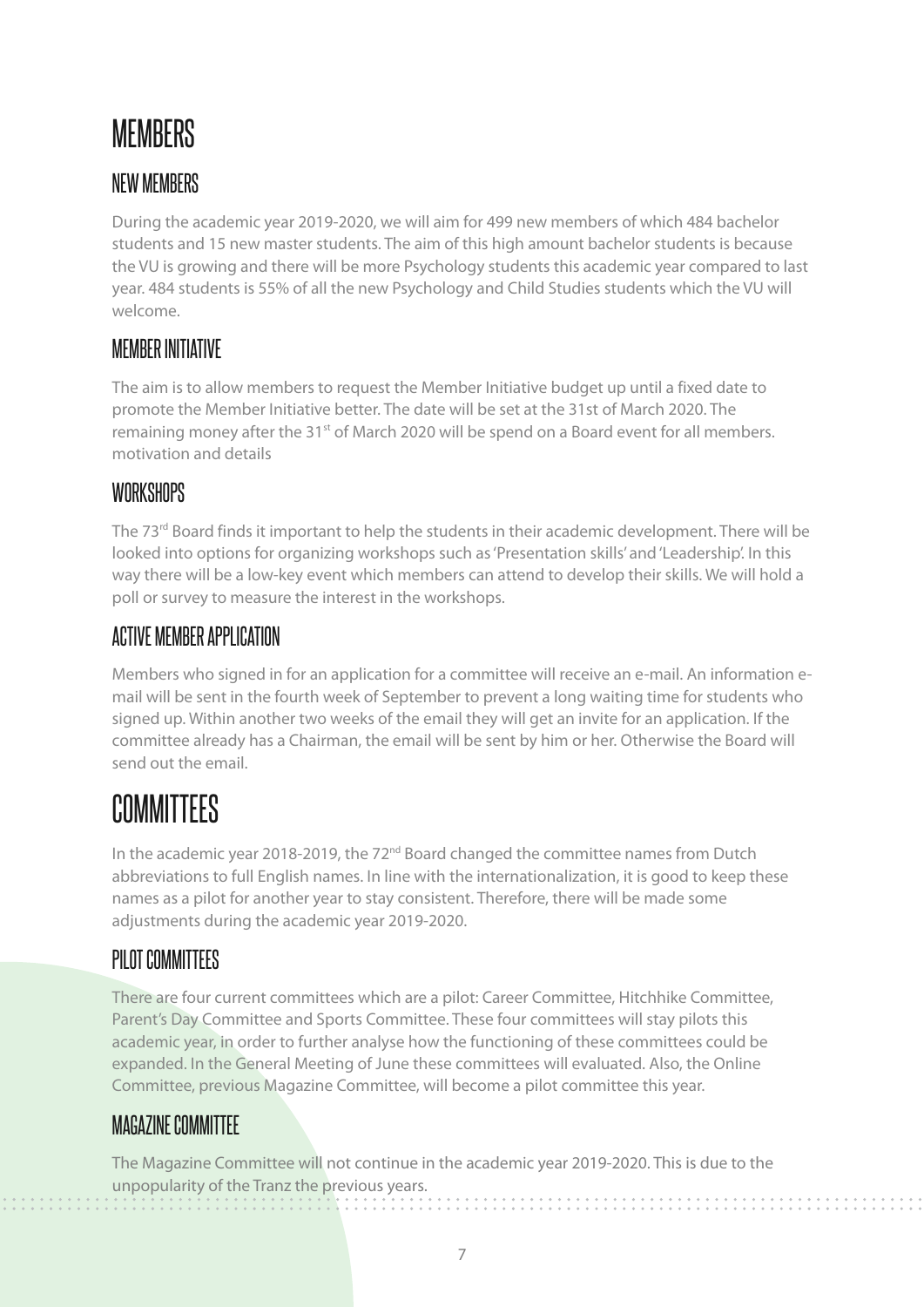### **FNGLISH NAMES**

The Council of Advice will be renamed to the Advisory Board. Due to the internationalization of the association, this change has been made in order to simplify the naming of the active members who will advise the Board during the academic year. The Child Studies Committee will be altered into the Pedagogiek Commissie, since this committee is all Dutch.

#### CHRISTMAS CARDS

In December 2019, the 73rd Board will send out Christmas Cards to her Active Members and brother and sister associations.

### BRAND RECOGNITION

#### MEDIA

In order to reach more people on Facebook, a larger investment will be put on the paid promotion. This will also count for Instagram. The emphasis will be placed on Instagram by more posts of the association. LinkedIn will be updated with information about the association and its Active Members. This will increase the communication and career opportunities for the Active Members with external contacts.

### **WEBSITE**

The website is an important way of communicating with members and external contacts. The aim is to maximize the potential that the website could have for the association. Therefore, our aim is to create improvements on the website. This could be, but is not limited to, making more use of the blog and reworking pages in order to improve the usability. Genkgo (website host) will be contacted to further develop the website.

#### EDUCATIONAL

In the academic year 2019-2020, Board members will give lecture talks to certain subjects in every year of the bachelor Psychology and Child Studies with exception of minor subjects. This will be done by at least one member of the Board or candidacy Board.

### AWARENESS

### **FNVIRONMENT**

Due to the climate change the world is facing, our goal is to improve our association in ways that benefits the environment. Therefore, our aim is to reduce the use of plastic cutlery, straws and plates.

### **SAFFTY**

In the academic year 2018-2019, the Boardpass has been abused, so there will follow a policy for the debit card. A minimal of 24 hours is needed to request the use of the Boardpass, this includes all members of the Board. The treasurer of the Board is the only authorized person to approve the use of the Boardpass by a committee or Board member.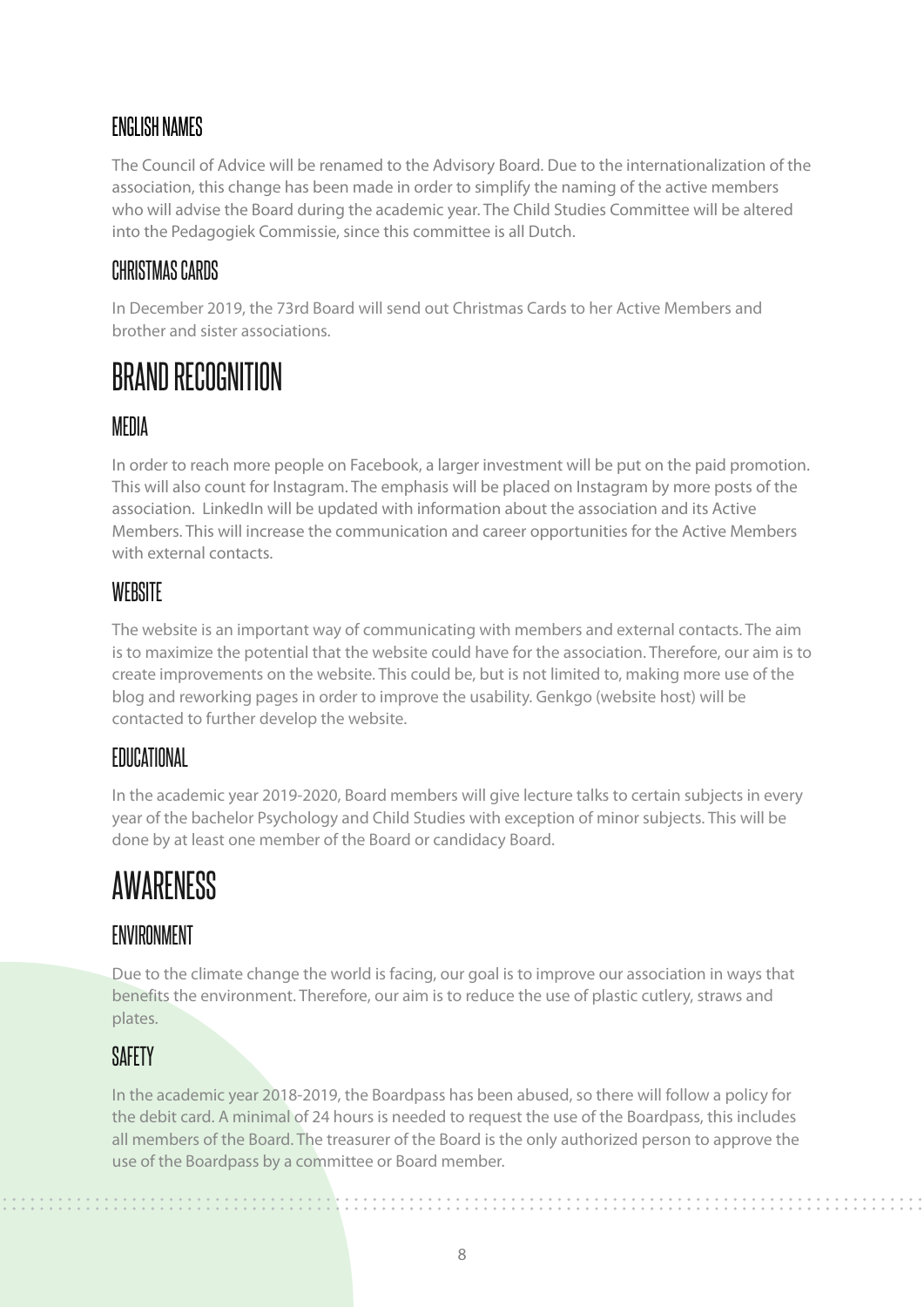# POLICY CONTINUATION

### TRANSLATION AND INTERNATIONALIZATION

The goal is to keep providing all public documents in both Dutch and English, so all committees will translate their documents to both languages except the Pedagogiek Commissie.

### GENERAL MEETING

During the academic year 2019-2020 at least four General Meetings will be organized. In the General Meetings, it is important to give all the members a chance to share their thoughts and ask questions. Therefore, the (online) idea box will be discussed during the General meeting.

### GENERAL BOARD MEETING

General Board Meetings are important to keep up to date about the committees. There is an opportunity to ask for advice from the chairs of our association has. It was found useful to sit down with the chairs before a GBM to discuss the state of the committee, this will be implemented in the academic year 2019-2020 as well.

### **MFFTINGS**

Members of the Board will attend various meetings such as SSPN, LOOP and G5. This way issues within an association can be discussed with similar association and solutions from outside can be brought up.

### **FIINCTIONING**

It is important for committees to be aware of their tasks. Therefore, there will be a focus on function trainings and the committee manuals. These function trainings will be organized by the Board in the months October, December and March for all active members and will be tailored to the function of said member. Besides these training moments, an Active Member is always able to request a function training by a member of the Board if he or she finds it useful. The previous Chairman of all committees will be imposed to adjust their handbook if necessary and the Board can adjust the handbook as well if is found necessary. This will hopefully help the functioning of all Active Members in their position.

### BIRTHDAY CARDS

Birthday cards for the active members will be send by the Board during the academic year of 2019- 2020 from October 2019 until 2020.

### **BUDGETS**

The Committee-ten budget exists to encourage bonding within the committee via a committee ouring. It has a fixed date for declaring and that date is set on the 7nd of January. If the Committee-ten budget has not been fully requested, the remainder amount will be used by the Board to organize an event for the active members.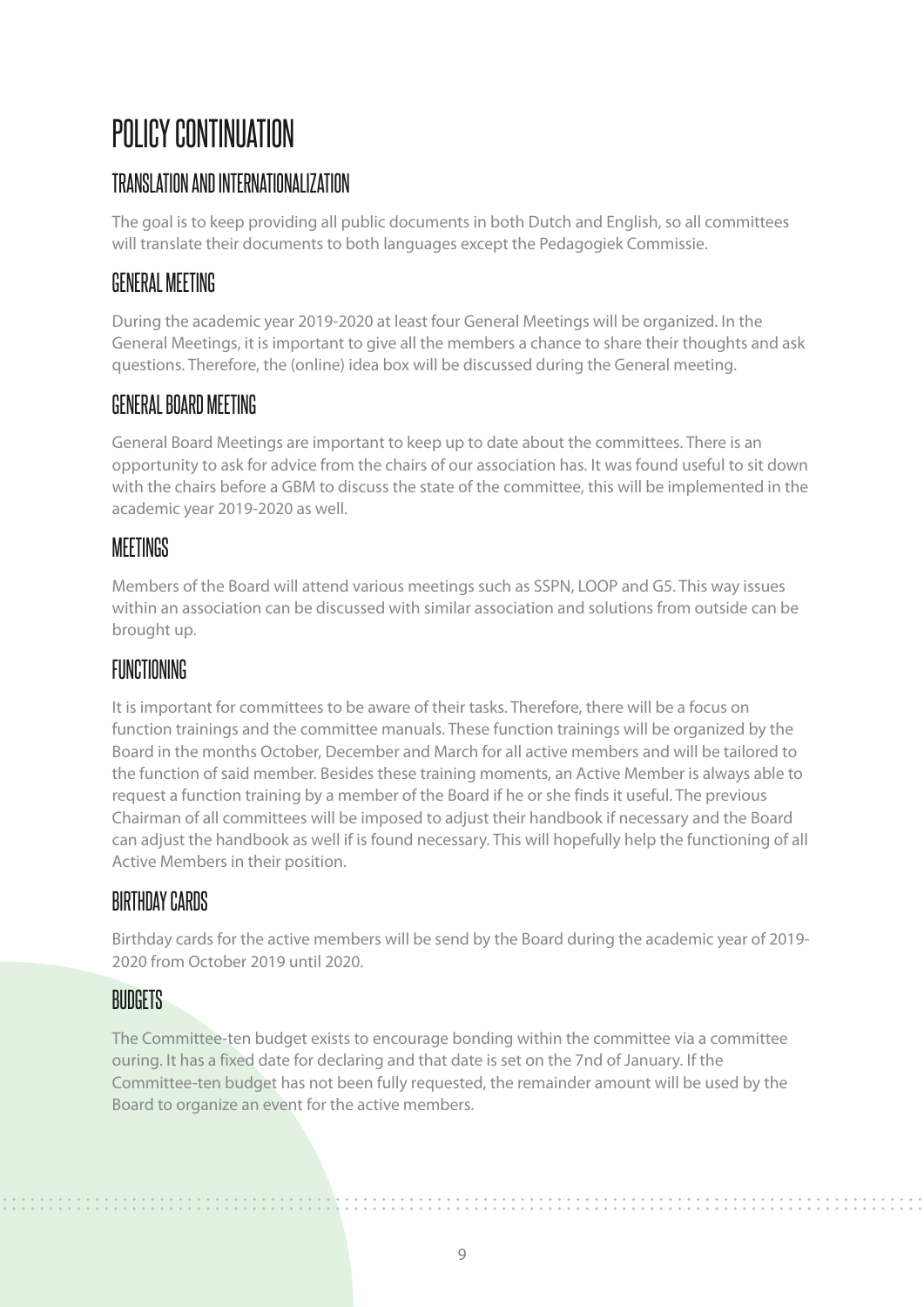Lastly, the Flexible Committee budget is a good implementation for a committee who wants to improve their event. Every committee is able to do a request which should be voted in during a General Board Meeting. For a request the committee has to make a plan in corporate identity, including a budget and e-mail it to the Board the day before the next General Board Meeting. There is also a possibility of voting in the VSPVU-room for the chairs.

### **FOUCATION**

In the first week of September and October, the Board will provide snacks and membership forms during the lecture break of one subject for the first year students.

### FIRST AID COURSE

Our aim is to organize a First Aid Course at the beginning of the 2019-2020 academic year. The aim of this event is to promote awareness on medical safety and to achieve ableness of members within the association as well as non-members to successfully apply first aid in times of need. This is especially beneficial for the association, since there can be instances during committee events where qualified aid is required and this aid can be given by the members.

### ALCOHOL AND DRUGS POLICY

The Board of 2017-2018 came up with a drugs and alcohol policy. In the academic year of 2019- 2020 this policy will be upheld again during all the events and if found necessary, adjusted.